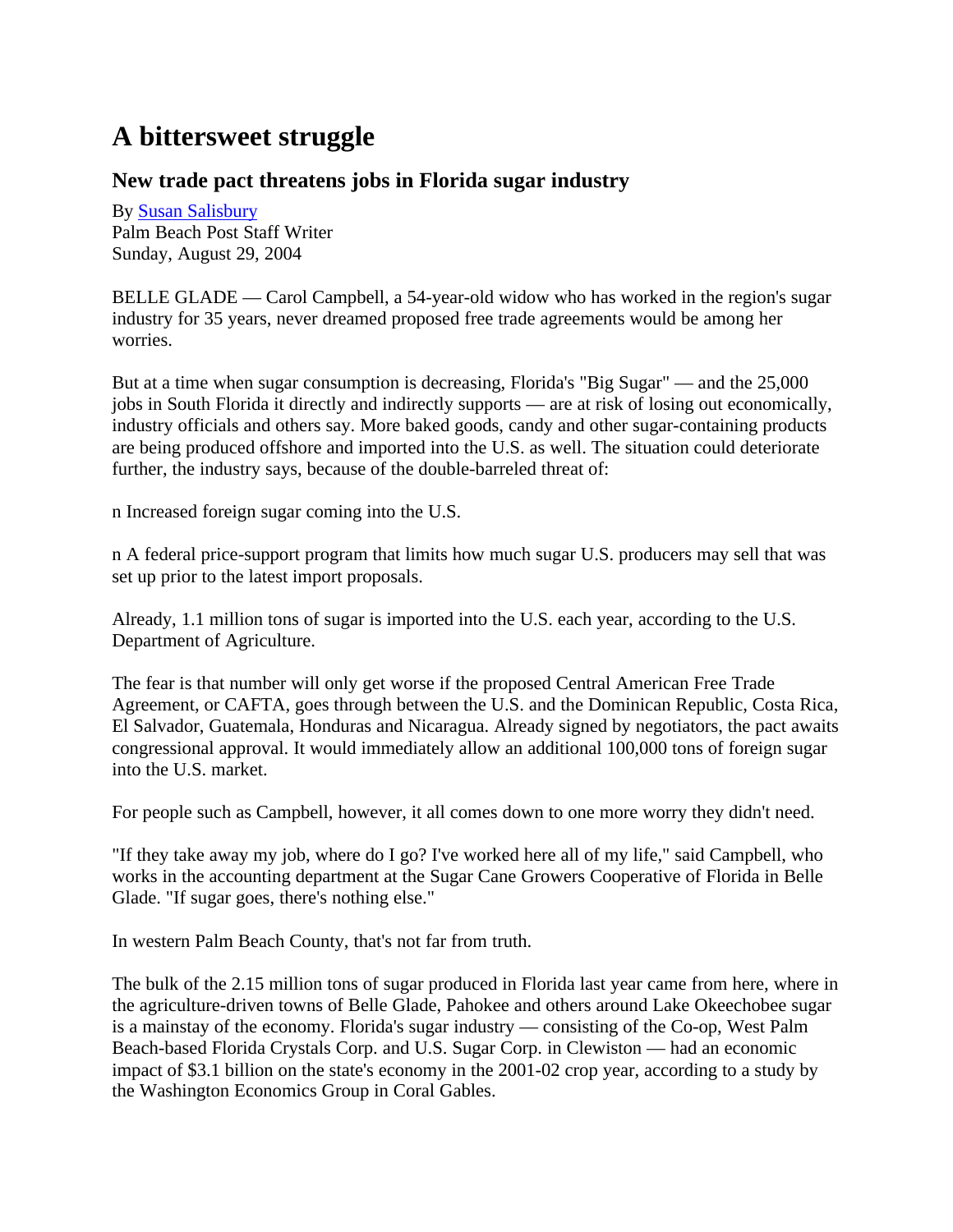Workforce continues to shrink

That study placed the number of workers directly employed in the Florida sugar industry, either at one of the three companies or by independent growers, at 9,050 people. Today the industry estimates the total has shrunk to roughly 8,500.

U.S. Sugar has been trimming its workforce for several years, and in the last year, all three companies have been eliminating jobs through attrition, such as not replacing those who retire. Overall, sugar farmers are cutting back their acreage and increasing their output of other crops, including sod and vegetables. As a result, many workers fear tough times ahead.

Clewiston resident Shelley Davidson, 38, an administrative assistant at the Co-op for more than three years, knows firsthand about the industry's belt-tightening. In September 2000, Davidson was among those laid off at U.S. Sugar, where she had worked for 13 years. Her husband, Wayne, 47, a geneticist at U.S. Sugar, has been told his job will end in October.

In the small towns, people who don't even work in the sugar industry are aware that trade deals with the potential to let more sugar into the U.S. could have a ripple effect on every resident.

"It doesn't just affect our company," Davidson said. "In Clewiston, there's talk at the beauty salon. It affects the whole town, the Wal-mart employees, the gyms, even the teachers. Where would their jobs be if there weren't any children left here? It's a trickle-down effect."

At a sweetener industry conference held in Colorado this month, CAFTA was a major topic. U.S. Rep. Mark Foley, R-West Palm Beach, said job losses have caused many lawmakers to question the value of so-called free trade. He reassured the 300-plus attendees that the votes aren't there to pass CAFTA.

Sen. Kent Conrad, D-N.D., urged the industry to fight against unfair trade and being traded away through "the back door of negotiations."

If the CAFTA model is followed in upcoming agreements with Thailand, the Andean countries, South Africa and Panama, Conrad warned that imports could reach more than 500,000 tons of unneeded sugar. Such a piecemeal approach will kill the industry, he predicted.

Carolyn Cheney, Washington representative of the Co-op and immediate past chair of the American Sugar Alliance, said the industry has long fought for sugar to be dealt with at the World Trade Organization level rather than in regional or bilateral pacts such as CAFTA.

But pro-CAFTA forces claim the trade pact would not harm the U.S. sugar industry.

U.S. Trade Representative Robert Zoellick said this month that CAFTA cuts trade barriers and expands regional opportunities for workers, manufacturers, consumers, farmers, ranchers and service providers in all the countries involved, including the U.S.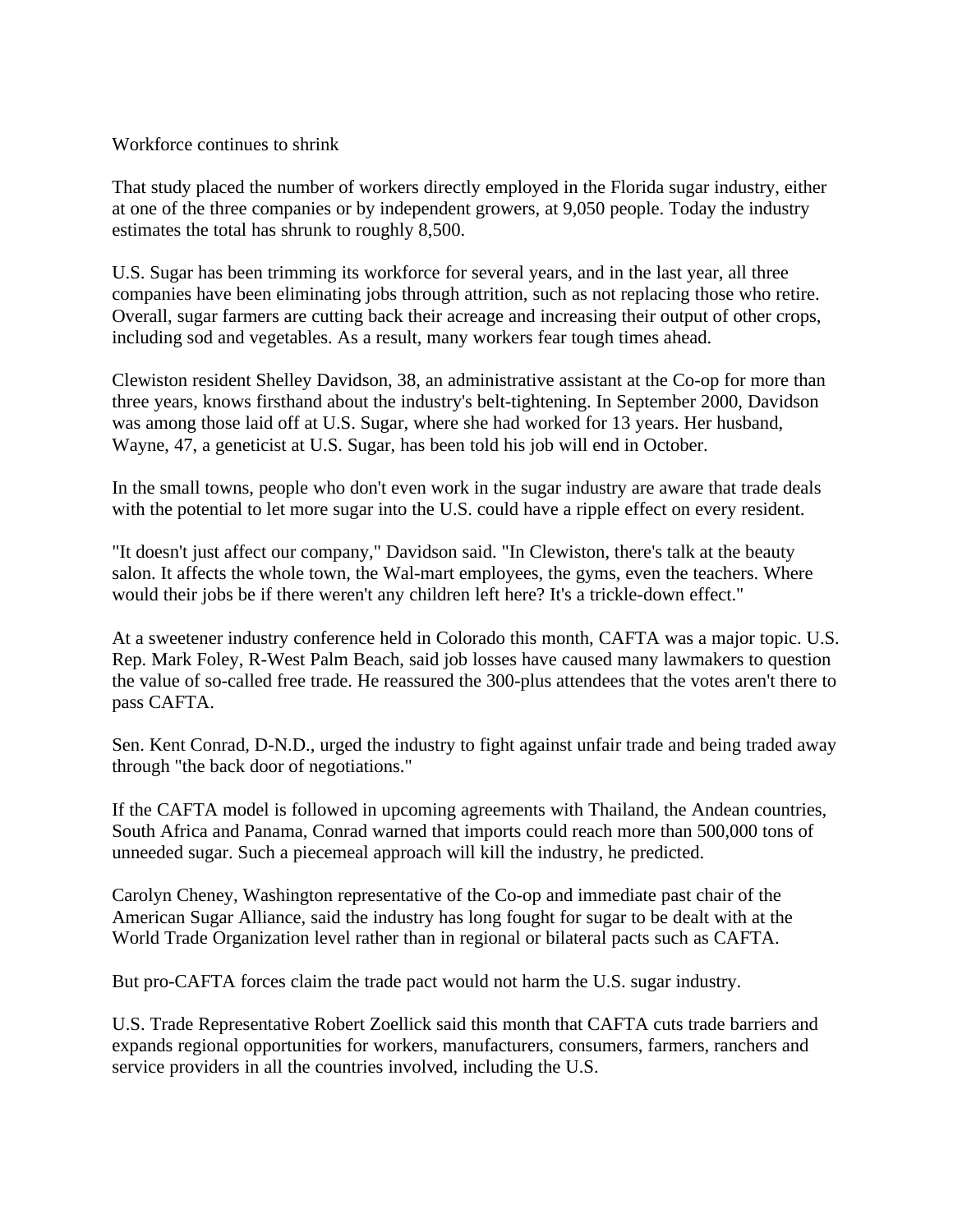And Rep. Kevin Brady, R-Texas, said recently, "With CAFTA, American sugar is acting like they're being forced to swallow a bowling ball, when in reality it is closer to a Tic Tac."

He added: "The impact from CAFTA is so tiny, it's only one day of U.S. sugar production, and it is easily within the import limits that sugar itself said was fine in the recent farm bill."

Brady said Big Sugar's strategy is "to scream so loud on CAFTA that future sugar discussions are done in the WTO." But he warns that the defeating of trade pacts such as CAFTA could cost other American farmers and ranchers annually "a billion dollars worth of new sales."

Florida sugar industry officials say their sales are already restricted, and prices could worsen if more foreign sugar comes in.

Some cane field parcels that are not too remote are being eyed for development. Florida Crystals, for example, has suggested developing 16,000 acres of the company's sugar cane fields near 20- Mile Bend. Now, under federal rules, the company won't be allowed to sell all the sugar its 180,000 acres is capable of producing.

U.S. Sugar Corp. spokeswoman Judy Sanchez said: "For anyone to say that additional sugar will have minimal impact is incorrect. Even now . . . we cannot sell all we have produced."

Moreover, contends Tom Buis, vice president of the National Farmers Union, free trade advocates are exaggerating the benefits for American agriculture, particularly when it comes to the economies of the small CAFTA countries.

In fact, according to lobbying group Americans for Fair Trade, the gross domestic product of the six CAFTA nations besides the U.S., at \$85 billion in 2002, is on par with the \$80 billion economy of New Haven, Conn.

Scott Paul, a legislative director with the AFL-CIO, said those who think CAFTA will lift those countries' economies need only to look at the effect the North American Free Trade Agreement has had on Mexico in a decade.

"Real wages (corrected for inflation) in Mexico have actually fallen since 1993," he said. "The jobs that have been created are in sweatshops run by multinational corporations. And 2 million to 3 million farmers have been displaced."

Texas' Brady takes issue with the anti-CAFTA group's portrayal of Central America as countries with poor economies and low labor standards.

He said Central America's market is larger than Australia's, and has better labor standards than Morocco, both with which the U.S. recently signed trade agreements.

"The potential is enormous," Brady said. "What those isolationists are selling is the Central America of 20 years ago. We will have the votes in the House to pass CAFTA."